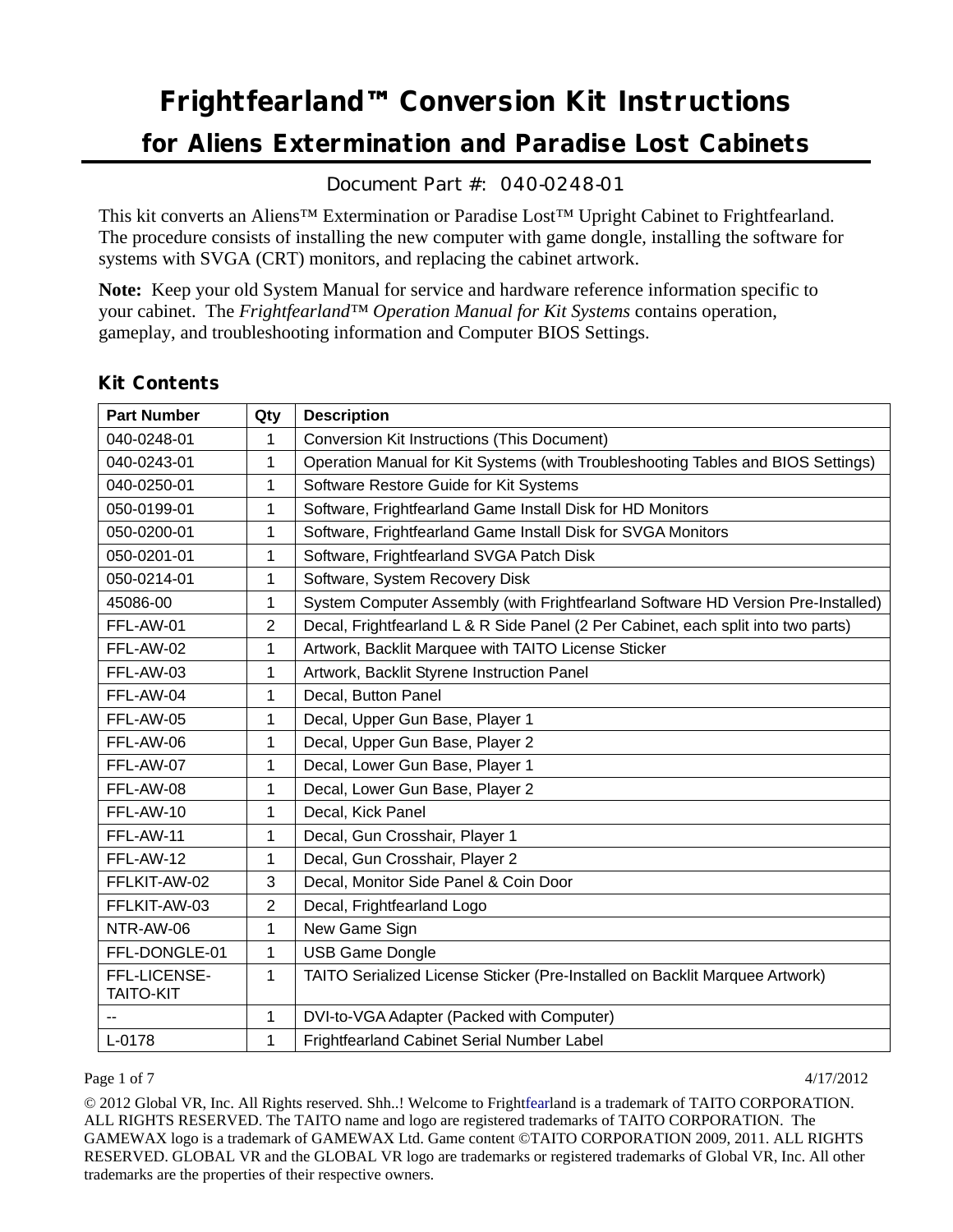# **Tools Required**

- Exacto<sup>®</sup> Knife with New Blade
- Vinyl Application Squeegee (or Similar Tool) for Smoothing Decals
- 7/16" Nutdriver or Wrench
- Screwdriver with Assorted Torx<sup>®</sup> Security Bits including T-27

# **Install the System Computer**

**Note:** The computer ships with the HD software version pre-installed for LCD and plasma monitors. If your cabinet has an SVGA (CRT) monitor you will need to install the SVGA software version, as described in the *Frightfearland Software Restore Guide for Kit Systems* (part # 040- 0250-01).

#### **1. Turn off the game and disconnect the AC power cord.**

- 2. Disconnect all cables from the old System Computer. Loosen the mounting strap and remove the computer from the cabinet.
- 3. Install the new computer from the kit and tighten the mounting strap securely.
- 4. Refer to Figure 1 and connect all cables to the new computer:
	- a. Connect the video cable to a DVI or HDMI port on the video card. (Do not use a motherboard video port or you will get poor video.) If your game has an SVGA (CRT) Monitor (27" Aliens Extermination games), use the DVI-to-VGA adapter from the kit to connect to a motherboard DVI port
	- b. Connect the USB cable from the GVRI/O Mini PCB to the first PCI USB port.
	- c. Connect the USB cable from the Player 1 gun to the second PCI USB port, and the USB cable from the Player 2 gun to the third PCI USB port, as shown in Figure 1.
	- d. Connect an audio cable from the **Green** audio port on the computer to the **Audio In** port on the GVRI/O Mini PCB, or the **Front** port on the 5.1 Audio Amp, if used.

**Note:** Frightfearland does not use the center audio channel. Connect only the Green audio port of the System Computer. If your game has a 5.1 Audio Amp and center speaker, you can connect the center speaker to the left and right audio channels as shown in Figure 5 on page 7.

- 5. Connect the Game Dongle to a motherboard USB port.
- 6. If you have an SVGA monitor, install the SVGA software version as described in the next section. (The screen will be blank if you run the HD software version with an SVGA monitor.)
- 7. Power on and test the game before installing the artwork. This way, if any issues should arise you can easily switch back to the old game.

# **SVGA Systems Only: Install SVGA Software Version**

If your game has an SVGA (CRT) monitor, install the SVGA Software version as described in the *Frightfearland Software Restore Guide for Kit Systems* (document part #: 040-0250-01).

You can proceed with artwork installation while the software in installing, but be careful not to jostle or bump the computer as this could cause the installation to fail.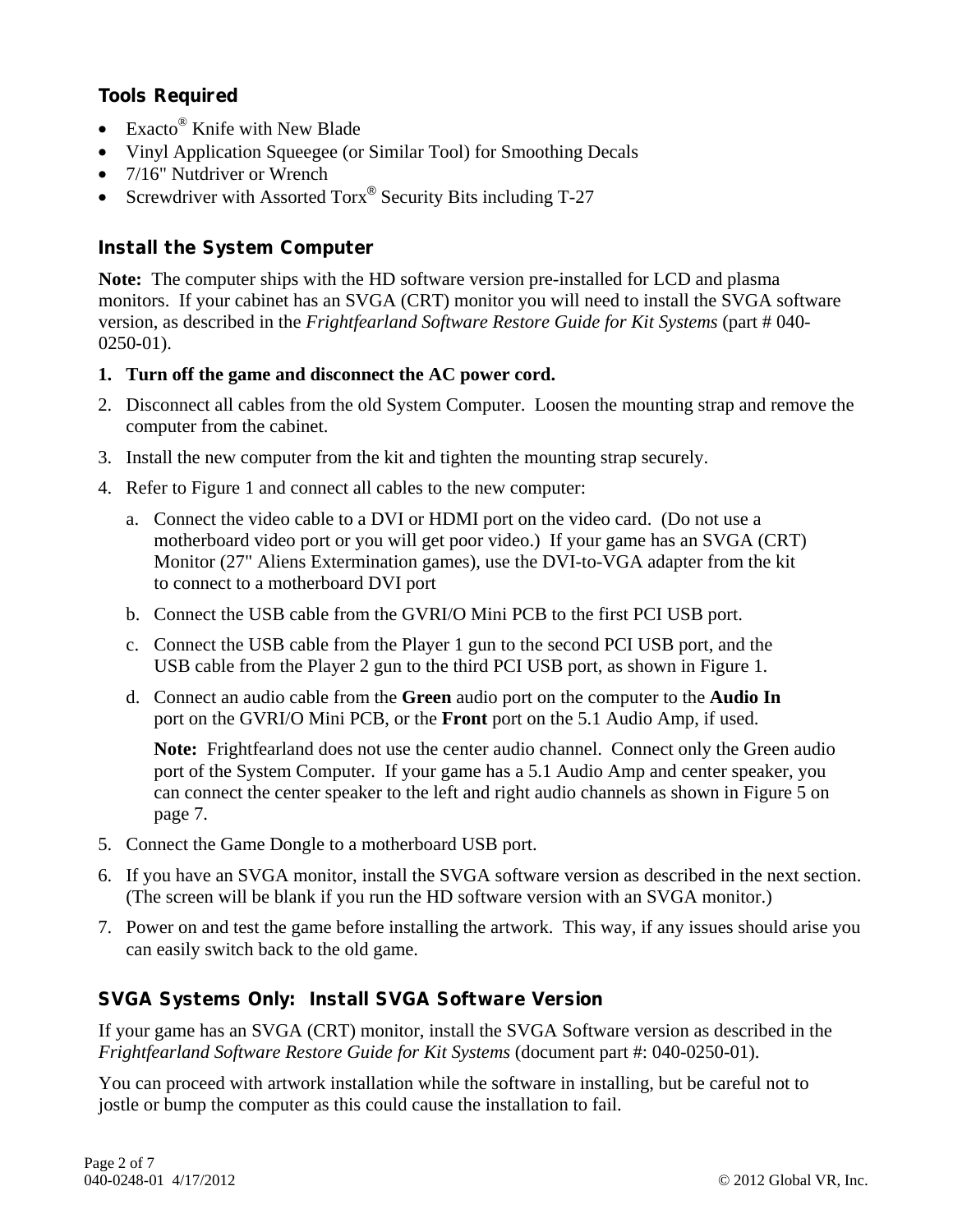

#### **PC Rear with Intel DG41TX Motherboard**

*Figure 1. Computer Rear Panel Diagram (DG41TX Motherboard)* 

# **Replace the Marquee**

The TAITO Serialized License Sticker is pre-applied to the marquee artwork. This sticker must be clearly visible from the front of the cabinet or your game will not be legal.

- 1. From the back of the marquee, remove the three (3) wood screws and five (5) nuts with washers that secure the silk-screened plastic marquee in place.
- 2. If applicable, remove the piece of wood behind the Alien's head at the center of the marquee if it does not come off with the silk-screened plastic.
- 3. Install the new marquee from the kit on the spacers used with the old marquee. Make sure the TAITO Serialized License Sticker is clearly visible.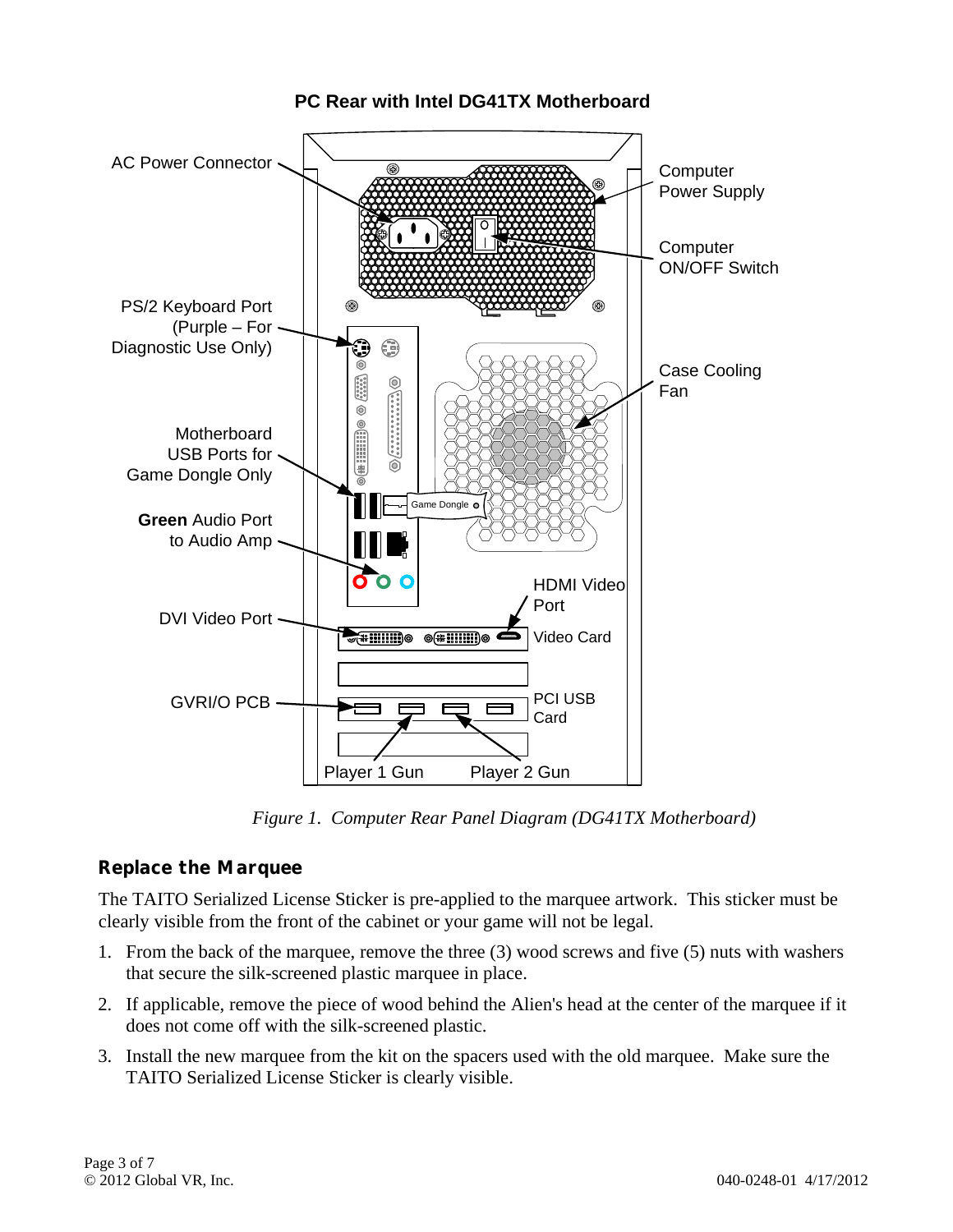# **Install the Cabinet Artwork**

Refer to Figure 2 and Figure 3 for placement of the cabinet and control panel artwork.

- 1. If existing cabinet decals are in good condition, with no cracks or tears, apply the new decals over the old decals. Otherwise remove the existing decals and clean off any adhesive that remains on the cabinet. Make sure the cabinet surface is clean so the new decals will adhere properly.
- 2. Remove the metal covers from under the control panels by removing the two carriage bolts and two screws that hold each cover in place. Access the nuts on the carriage bolts through the coin door.
- 3. The cabinet side panel decals are split into two parts. Apply the lower part first and then position the smaller upper part so that the artwork lines up properly. Smooth the decals and trim off excess material with a sharp Exacto knife, using the edge of the cabinet as a guide.
- 4. For 27" and 42" cabinets, apply the Monitor Side Panel decals to the sides of the monitor, and then apply the Logo decal over the first decal, as shown in Figure 2.
- 5. Apply the remaining artwork as shown in Figure 2 and Figure 3.
- 6. Install the New Game Sign from the kit behind the marquee or the monitor so the "NEW" starburst is visible above the cabinet.

# **Apply the Serial Number Label**

Apply the GLOBAL VR serial number label to the back of the cabinet. You will need this number to obtain service from GLOBAL VR.

# **Set Up and Test the Game**

Refer to the *Frightfearland Operation Manual for Kit Systems* (part # 040-0243-01) for detailed instructions on using the Operator Menu to set up and test your game.

- 1. Power on the game.
- 2. Use the Operator Menus to set the date and time and change any desired settings.
- 3. Calibrate the guns as described in the next section.
- 4. Play a game and use both guns to verify proper operation. (Press the **SERVICE/SELECT** button in Attract Mode to insert Service Credits for testing the game.)

# **Troubleshooting**

See detailed troubleshooting tables in the *Frightfearland Operation Manual for Kit Systems*.

| <b>Problem</b>                           | Cause                               | <b>Possible Solution</b>                                                                                                                                                                                                                                    |
|------------------------------------------|-------------------------------------|-------------------------------------------------------------------------------------------------------------------------------------------------------------------------------------------------------------------------------------------------------------|
| No picture or poor<br>picture on Monitor | Wrong software<br>version installed | Install the correct software version for your game (SVGA or HD)<br>as described in the Software Restore Guide for Kit Systems.<br>Computers ship with the HD software installed. Be sure to also<br>run the SVGA Patch Disk for SVGA games (27" Aliens).    |
| Audio problems                           | Check wiring                        | Make sure the green audio port on the computer is connected<br>to Audio In on the GVRI/O Mini PCB or Front on the 5.1 Audio<br>Amp if used. The center channel is not used in Frightfearland,<br>but the center speaker can be jumpered as shown on page 7. |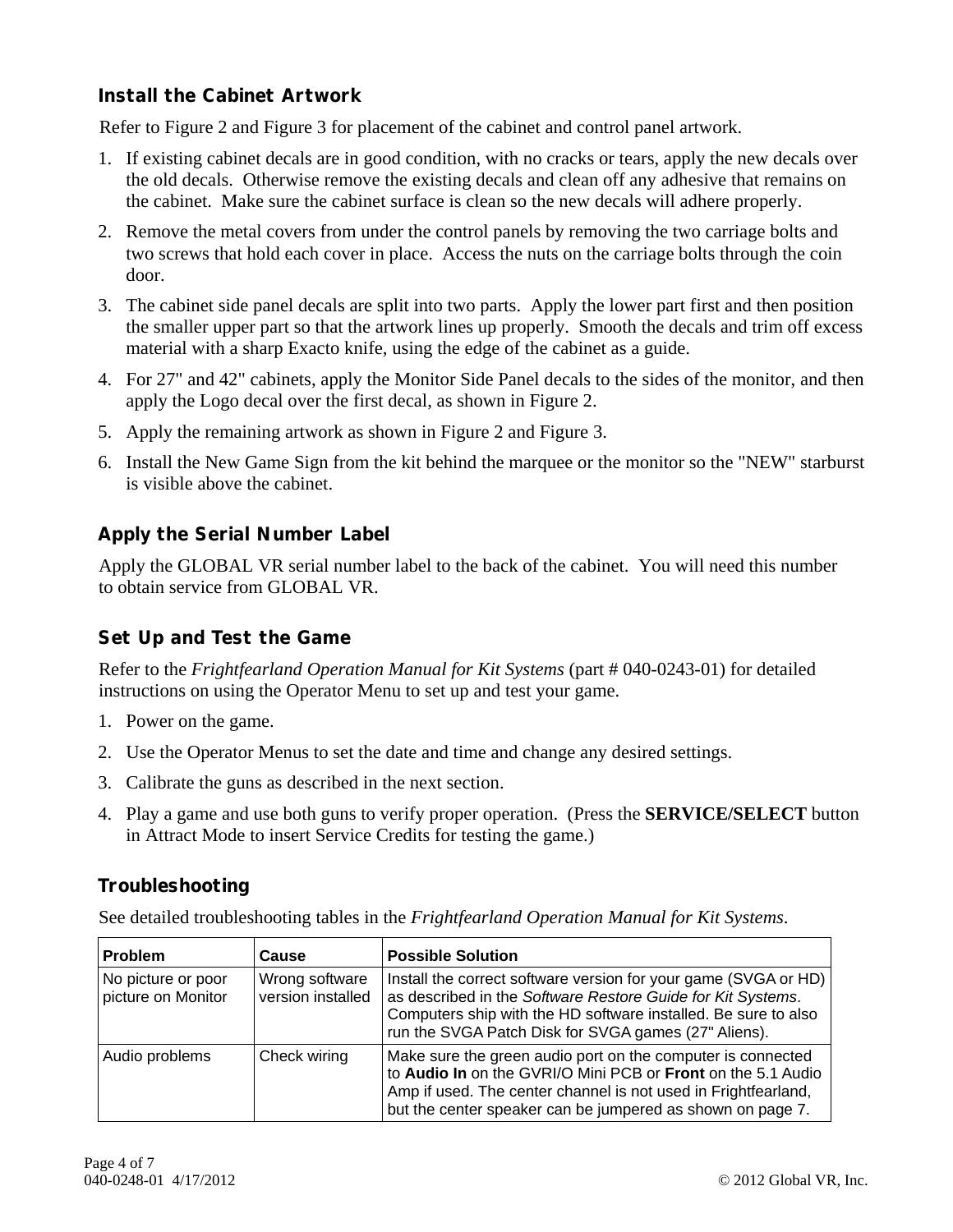

*Figure 2. Cabinet Artwork Placement* 



*Figure 3. Control Panel Artwork Placement*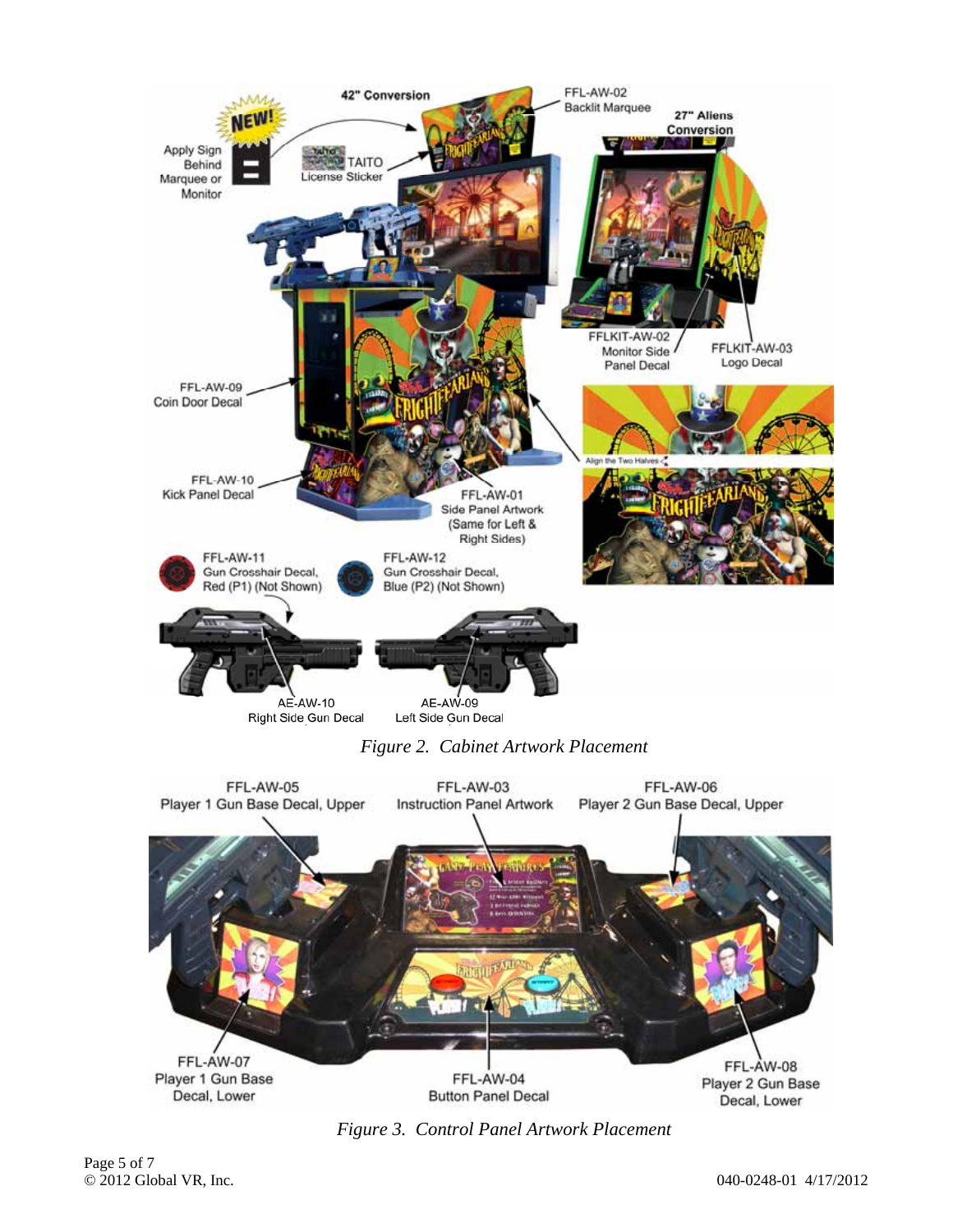# **Calibrate the Guns**

If a gun has not been calibrated the message "NOT CALIBRATED PLEASE CALIBRATE" will appear on the Gun Check screen, as shown for P2GUN (Player 2 Gun) in Figure 4.

Do the following to calibrate a gun:

- 1. Select **GUN CHECK** from the Operator Menu to open the Gun Check screen.
- 2. Press the **START** button for the gun you wish to calibrate.

**Note:** If the gun harnesses are swapped (pressing **START 1** initiates calibration for Gun 2, and vice versa) you can swap the guns in the software by selecting **GUN I/O SWAP** from the GAME OPTIONS Menu so the guns are correct in game play.

- 3. The message "∗Shoot Here" will appear in the upper left corner of the screen. Move the gun to the farthest up and left travel position and squeeze the trigger.
- 4. The message "∗Shoot Here" will appear in each corner in turn; point the gun toward that corner and squeeze the trigger.
- 5. Repeat for the other gun.
- 6. Press the Operator **TEST** button to save the calibration settings and exit.

| P1GUN                     | P2GUN                                                                      |
|---------------------------|----------------------------------------------------------------------------|
| RAW X [13888]<br>Y [4895] | RAW X [112648]<br>Y [4608]                                                 |
|                           | <b>NOT CALIBRATED</b><br><b>PLEASE CALIBRATE</b>                           |
|                           |                                                                            |
|                           | <b>P1 GUN CALIBRATION : START 1</b><br><b>P2 GUN CALIBRATION : START 2</b> |
|                           |                                                                            |

| $\cdots$ | 0.0001111112 |                    |              |
|----------|--------------|--------------------|--------------|
|          |              |                    |              |
|          |              |                    |              |
|          |              |                    |              |
|          |              |                    |              |
|          |              |                    |              |
|          |              |                    |              |
|          |              |                    |              |
|          |              |                    |              |
|          |              |                    |              |
|          |              |                    |              |
|          |              |                    |              |
|          |              | $\star$ SHOOT HERE | SHOOT HERE * |
|          |              |                    |              |

*Figure 4. Gun Check Screens* 

 $+$  SHOOT HERE